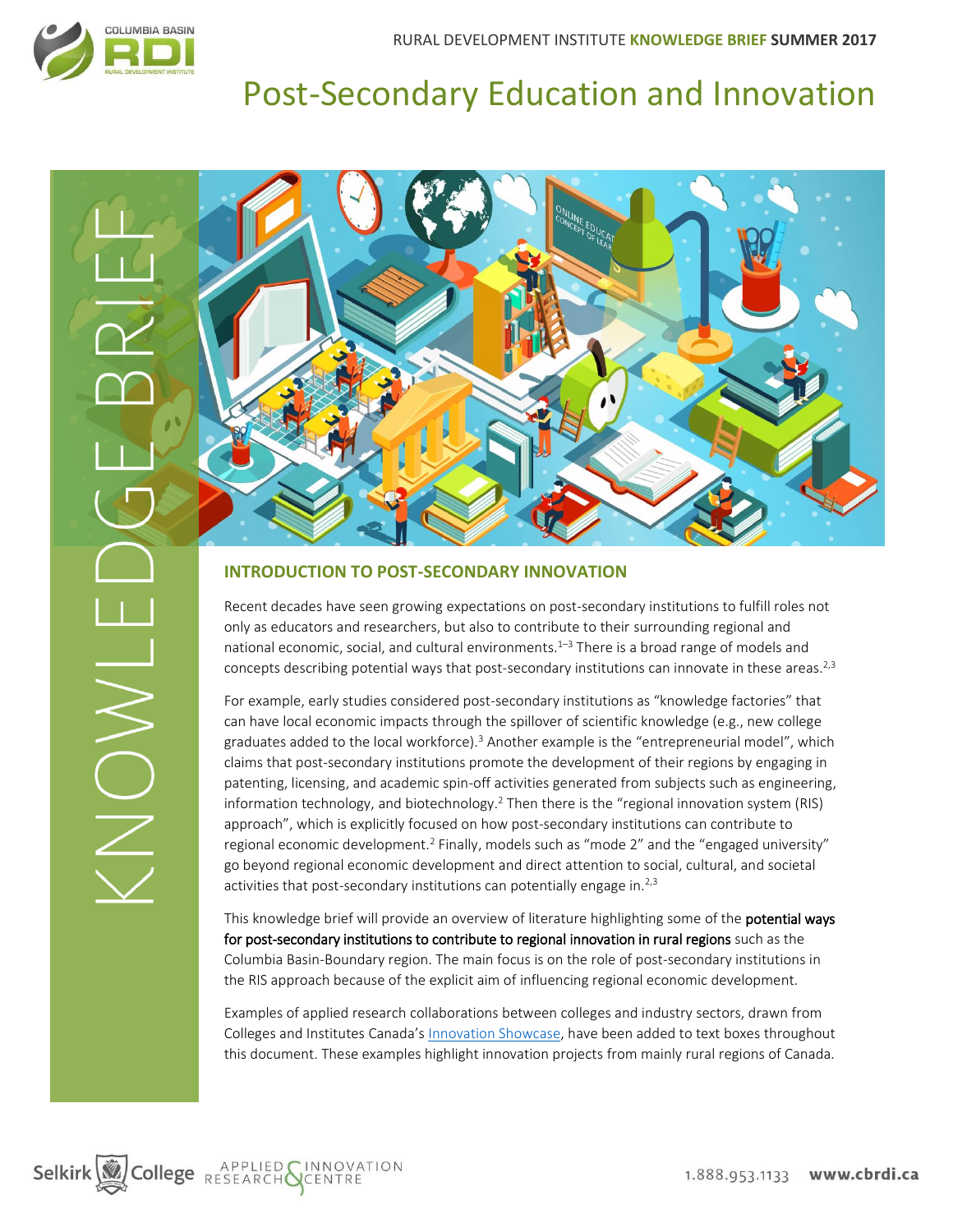#### **EDUCATION AND INNOVATION**

Post-secondary education is an important ingredient in regional innovation. Currently in British Columbia (BC) the shortage of workers with the necessary education and skills to help companies grow and innovate is estimated to be costing the economy up to \$7.9 billion in potential GDP and over \$1.8 billion in lost tax revenues annually.<sup>4</sup> Fortunately, the education and training role of post-secondary institutions in rural regions can contribute to the availability of a well-trained workforce that can stimulate productivity, innovation, and clusters within industry sectors. 5,6

## **DEVELOPING SOFTWARE FOR THE FORESTRY INDUSTRY**<sup>16</sup>

[Selkirk College's Geospatial Research Centre](http://www.sgrc.selkirk.ca/) supported a local forestry software company in designing software for forestry harvesting operations, production, and domestic and international lumber sales. The software was customized for southeastern BC, but has potential to be used across the global forestry industry.

## **AQUACULTURE AND HYDROPONICES IN SOUTHERN ALBERTA**<sup>17</sup>

[Lethbridge College](https://www.collegesinstitutes.ca/applied-research/raising-fish-to-grow-good-gardens/) is helping the region's aquaponics producers overcome technical problems and policy obstacles through an applied research project in a campus greenhouse. Aquaponics combines aquaculture and hydroponic food growing methods through a water re-circulation system. Produce grown in the campus greenhouse is being sold in southern Alberta restaurants.

To enhance innovation capabilities in rural regions, some scholars recommend that rural regions focus on skills provided at the level of technical colleges, engineering schools, management schools, etc.<sup>7</sup> In BC, many employers want post-secondary institutions to increase emphasis on work-integrated learning, including cooperative education, internships, mentoring, capstone projects, group work, and post-secondary institutionbased consultancy opportunities.<sup>4</sup>

Collaboration between post-secondary institutions (e.g., through shared knowledge and resources) can enable colleges to build their areas of expertise, which in turn can enhance student learning opportunities that have long-term benefits on regional economic development and innovation (Se[e Rural Workforce Development](http://datacat.cbrdi.ca/sites/default/files/attachments/RuralWorkforceDevelopmentKnowledgeBriefSpring2017_0.pdf)  [Strategies Knowledge Brief\)](http://datacat.cbrdi.ca/sites/default/files/attachments/RuralWorkforceDevelopmentKnowledgeBriefSpring2017_0.pdf).<sup>8</sup>

# **RIS APPROACH**

As the Columbia Basin Rural Development Institute's knowledge brief on [Regional Innovation](http://datacat.cbrdi.ca/sites/default/files/attachments/Regional%20Innovation%20Knowledge%20Brief-210717.pdf) explains, regional innovation systems involve multiple public and private stakeholders collaborating to support innovation to stimulate economic development in a region.<sup>9,10</sup> The production and transmission of knowledge and skills is a key building block for a RIS.<sup>7</sup>

According to the RIS approach, post-secondary institutions play a core role in the regional innovation process as they are considered to be a key player in a region's knowledge infrastructure.<sup>1,2</sup> Knowledge infrastructure is the physical and organizational infrastructure needed to support innovation.<sup>11</sup> Post-secondary institutions are active in shaping regional innovation outcomes and network elements (e.g., links and nodes).<sup>1</sup>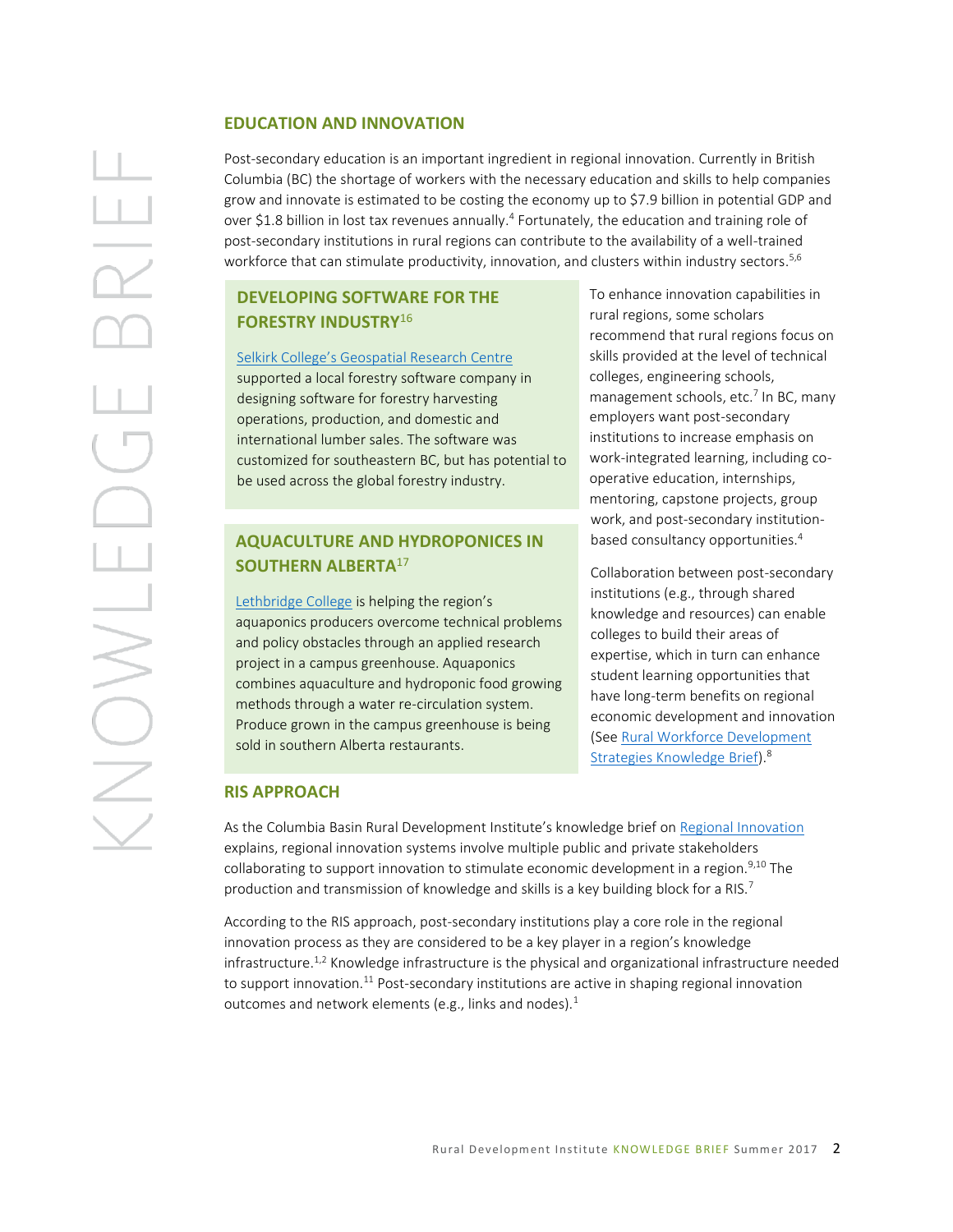The RIS approach emphasizes that knowledge can be exchanged between post-secondary institutions and industries through contract research, formal research and development collaborations, commercialization activities, and nonfinancial forms of knowledge transfer such as knowledge spillover and informal relationships.<sup>2</sup> A crucial element to the RIS approach is that post-secondary institutions share knowledge not only with large corporations, but also small-andmedium sized enterprises and industry clusters.<sup>3</sup>

## **NORTHERN MINING TECHNOLOGY**<sup>18</sup>

[Yukon College](https://www.collegesinstitutes.ca/applied-research/dr-amelie-janin-industrial-research-chair-for-colleges-in-mine-life-cycle/) and the mining industry in northern Canada are partnering on research and innovation in environmental technologies adapted for mining in northern environments. Lab and field experiments include bioremediation at mine sites, metal uptake in constructed wetlands, and other environmentally conscious mining techniques. Students are also benefiting from learning opportunities in the classroom, lab, and field, as well as access to new laboratory equipment.

Colleges and Institutes Canada notes that colleges and related post-secondary institutions across Canada partner with public and private sector partners to foster innovation in all sectors of the economy.<sup>12</sup> Since the 2010-2011 school year, there has been an increase in partnerships between colleges and micro-enterprises (1 to 4 employees), small-and-medium sized enterprises (5 to 500 employees), large corporations (over 500 employees), and non-profit sector.<sup>12</sup> However, the country as a whole is still behind its global competition in key measures of innovation.<sup>13</sup>

# **METALLURGY RESEARCH AND SME PRODUCTIVITY**<sup>19</sup>

[Cégep de Trois-Rivières](http://www.cegeptr.qc.ca/centre-metallurgie-quebec-affilie-cegep-de-trois-rivieres-obtient-chaire-recherche-aluminium/) is partnered with a multinational corporation (RioTintoAlcan) and eight SMEs from the aluminum industry across various urban and rural regions in Quebec. RioTintoAlcan subcontracts research and development in casting-alloys to a research centre at Cégep de Trois-Rivières, which has the necessary scientific resources and materials. The knowledge and innovations from this research then benefits the SMEs, most of which do not have the scientific resources and specialized equipment to conduct the research on their own. For example, one project was able to increase casting capacity while also using less metal. Students also benefit from this work through course curriculum, end-of-studies project opportunities, and internships.

Some scholars have been critical of early writing on the RIS approach for setting unrealistic expectations about the research, innovation, and value creation contributions that local post-secondary institutions should have on the region.<sup>3</sup> However, more recent writings have also emphasized the importance of contributions from post-secondary institutions from outside a region (e.g., provincial, national, and international networks).<sup>2</sup> For example, companies in the rural regions of Horten (electronics industry) and Raufoss (lightweight material goods industry) in Norway develop most of their important researchbased knowledge through collaborations with major research institutes and universities in other regions of the country.<sup>14</sup>

Many studies on innovation focus on

examples of regional collaborations that result in major success stories (e.g., Silicon Valley and Stanford University).3,15 But this emphasis on a few key urban areas risks overgeneralizing the potential for highly innovative and successful collaborations between industry sectors and universities, while undervaluing the role that local context has in shaping economic development opportunities.3,15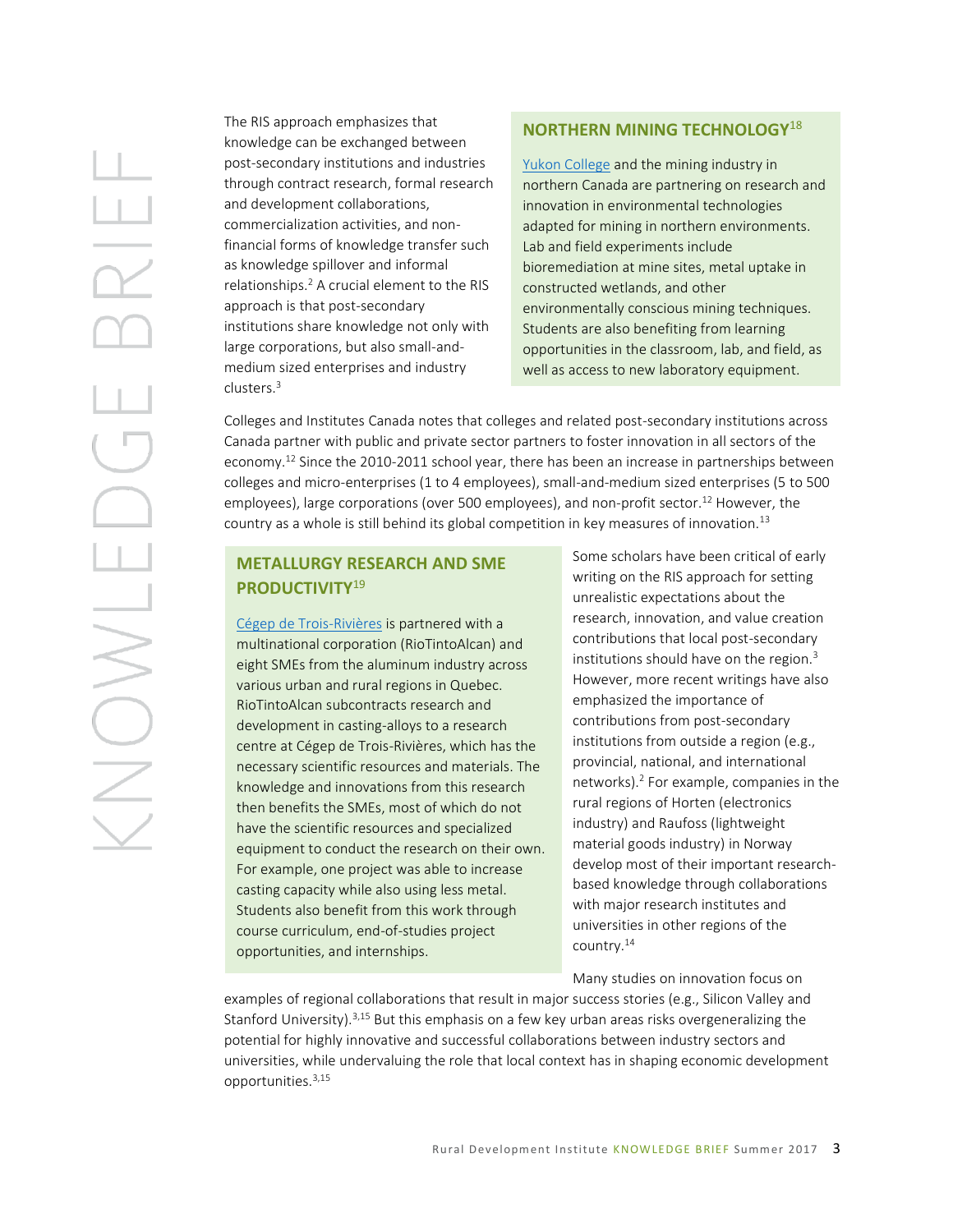# **ADAPTING FORESTRY TO CLIMATE CHANGE**<sup>20</sup>

The [College of New Caledonia's](https://www.collegesinstitutes.ca/applied-research/tackling-the-effects-of-climate-change-on-b-c-forests/) Natural Resources [and Environmental Technology program](https://www.collegesinstitutes.ca/applied-research/tackling-the-effects-of-climate-change-on-b-c-forests/) in BC's central interior is collaborating on an applied forestry research project with local forest companies, the provincial government, three research forests, and researchers at other post-secondary institutions. The project is trying to determine which tree species are better adapted for future climate change impacts and will provide commercial forest products. In addition to the industry benefiting, a long-term goal is to provide a teaching and demonstration facility (i.e., research forest sites) for forestry students.

It is important for policy makers and regional economic development practitioners to acknowledge that there is a great deal of complexity and diversity within a post-secondary institution, and that post-secondary institutions play different roles in different regional economies. <sup>3</sup> The future success of each post-secondary institution will, to a large extent, "depend upon their strategic choices and the local abilities to upgrade curricula, develop new areas of research and to build alliances."<sup>1</sup>

The ability of post-secondary institutions to take on the role of

developing regional economic, social, and cultural environments is dependent on a number of circumstances.<sup>1</sup> This includes the characteristic of the individual institutions, the various regions in which they are located, and the national policy frameworks.<sup>1</sup>

#### **REFRENCES AND RESOURSES**

- 1. Arbo, P. & Benneworth, P. *Understanding the Regional Contribution of Higher Education Institutions: A Literature Review*. (2007).
- 2. Trippl, M., Sinozic, T. & Smith, H. L. The Role of Universities in Regional Development: Conceptual Models and Policy Institutions in the UK, Sweden and Austria. *Eur. Plan. Stud.* **23,** 1722–1740 (2015).
- 3. Uyarra, E. Conceptualizing the Regional Roles of Universities, Implications and Contradictions. *Eur. Plan. Stud.* **18,** 1227–1246 (2010).
- 4. Mckean, M., Coburn, V. & Maclaine, C. *PSE Skills for a Prosperous British Columbia: 2016 Edition*. (2016).
- 5. Whitener, L. A. & Parker, T. Policy Options for a Changing Rural America. *Amber Waves* **5,** 58–65 (2007).
- 6. Gibbs, R. Education as a Rural Development Strategy. *Amber Waves* **3,** 20–25 (2005).
- 7. Tödtling, F. & Trippl, M. One size fits all? Towards a differentiated regional innovation policy approach. *Res. Policy* **34,** 1203–1219 (2005).
- 8. Fox, H. L. Six workforce development initiatives that are laying the pathway to success. *Community Coll. J. Res. Pract.* **39,** 727–740 (2015).
- 9. Asheim, B. T., Smith, H. L. & Oughton, C. Regional Innovation Systems: Theory, Empirics and Policy. *Reg. Stud.* **45,** 875–891 (2011).
- 10. Asheim, B. T. & Coenen, L. Knowledge bases and regional innovation systems: Comparing Nordic clusters. *Res. Policy* **34,** 1173–1190 (2005).
- 11. Doloreux, D. What we should know about regional systems of innovation. **24,** 243–263 (2002).